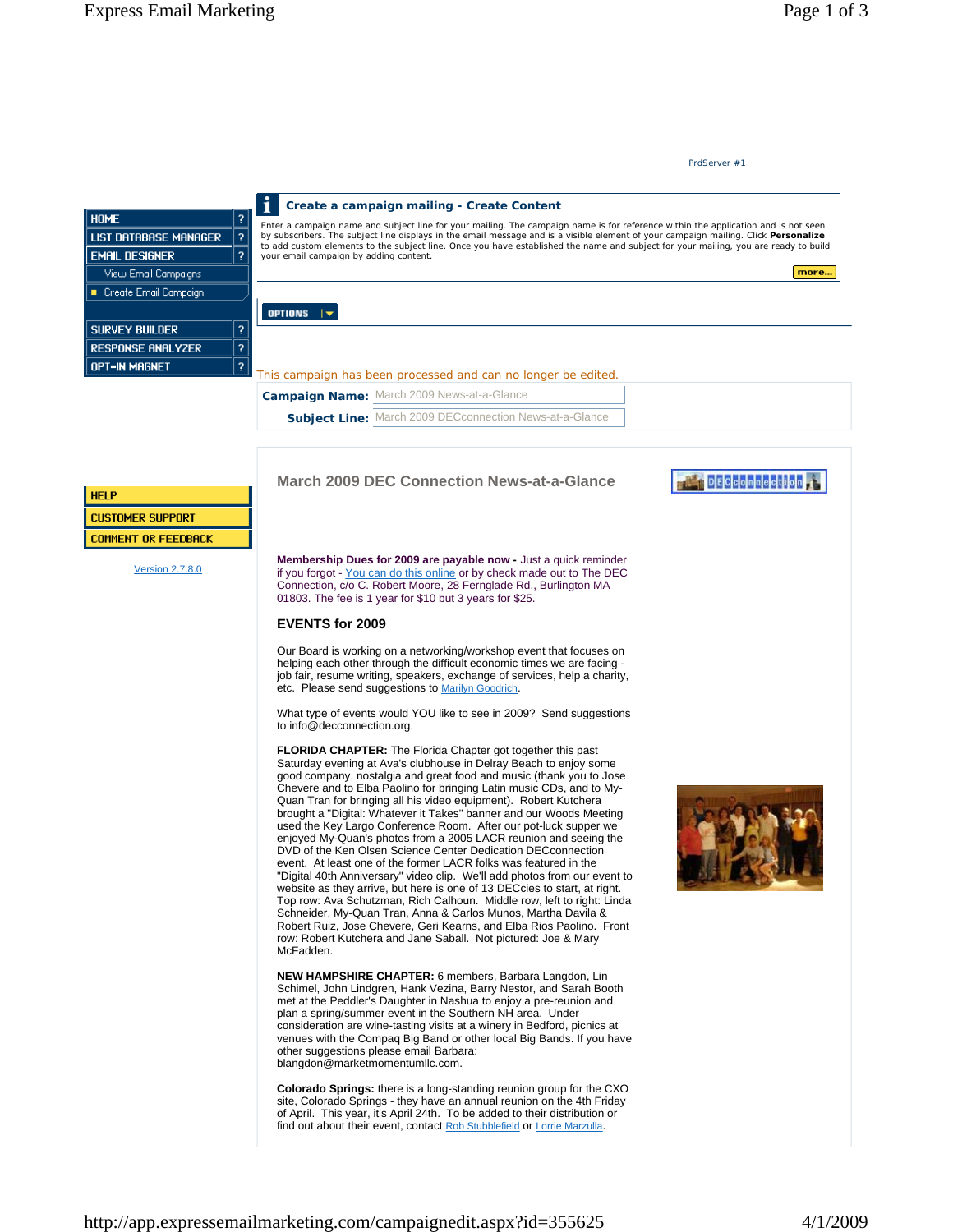Bob Moore did a special promotional mailing about Sounds of Stow's

30<sup>th</sup> Anniversary to folks who live in some of the surrounding towns. There were some DECconnection members in the Orchestra and Chorus and several former DECcies participate.

**Digital News of Note**: The DEC Connection wishes to note, with sadness, the passing of Ken Olsen's wife, Aulikki Olsen, earlier this month. The DEC Connection sent condolences to Ken and his family on behalf of our members, and they are in our prayers. Following is the obituary from the Indianapolis Star:

Eeva-Liisa Aulikki Olsen 84, died on March 2, 2009. Born on September 1, 1924 in Lahti, Finland, she was the daughter of Juho and Hilja Valve. She was a member of the Lotta Svaard, the women's auxiliary of the Finnish Army in the Winter War of 1939. She attended Valparaiso University as an exchange student after the war. She immigrated to the United States after she married Kenneth Olsen. She is survived by her husband and two children. She was preceded in death by one son. Memorial contributions may be sent to Project Mercy, 7011 Ardmore Avenue, Fort Wayne, IN 46809. Condolences may be posted at www.flannerbuchanan.com

### **Membership Updates**

Welcome to our new members since last issue: Sarah Booth, Brian Bourgeois, Lee Boswell, Duncan Brooks, Beth and Daniel Bumbarger, Ken Chernack, Bill Dubie, John Ehrhardt, Tim Fennell, Liz Field, Linda Fraser, Joanne Jacobs, Paul Harvey, Peter Janca, Douglas Koenig, Dave Levy, Peg Masjoan, Charles Monroe, Edgar Nunez, Patricia O'Donnell, Nick Pappas, Linda Trapasso, and Harvey Weiss.

Re-welcome to our renewing (R) members: Stephen Adrian, Debra Mae Amidon, Curt Anderson, Bill Armitage, Fred Balfour, Edward Bruce, Michael Bujnowski, Laura Burke, Diane Candon, Jack Conaway, Galen Davis, Phyllis De Mers, Kathleen Ellertson, Leonard Fehskens, Ray Ferrara, Vanessa Fox, Ellie Gadomski, Marilyn Goodrich, Martha Goodwine, Dave Gretton, Steve Hargrave, Jim Higgins, Don Holden, Andrew Houck, Allan Kent, Priscilla Killian, Ivan Kristoffy, V Bradford Lawson, George MacDonald, Pat Macksey, Ellie McCarthy, Dennis McMann, Bob Moore, Mary Murphy, Lee Newcomb, Frank Pascucci, Robert Powers, Mark Schubert, Bob Schuetz, David Siembieda, Ellen Simarano, Peter Sola, Dave Starratt, Elizabeth Strong, Stanley Tabol, Phyllis Toomey, Bob Trocchi, John Trubiano, Victor Valenti, Peter Vatne, Robert White, Hank Vezina.

Great to have you all aboard!

**New Feature -** Job announcements/changes or just personal news you'd like to share - Members, send us your newsbyte and we'll include it here. Just write **webmaster@decconnection.org**

**HP Initiative:** DECconnection Board Member Nancy Kilty was interviewed in the March issue of the New England HP Newsletter featuring interesting second careers and volunteer activities of HP/DEC retirees. Link to her article here.

# **Website Updates**

- Anyone remember using a VT05? Tom Pulsifer sent this YouTube link to enjoy: http://www.youtube.com/watch? v=7ND6oLXocR0
- Photos from the 28 March FL Chapter party are at: http://www.decconnection.org/florida.htm
- **Videos** from the DEC Connection Event at the Dedication of the Ken Olsen Science Center at Gordon College on Sep 27th can be viewed on our website: our three keynote speakers, Win Hindle, Rod Sutherland, and Debra Amidon, and also a Tribute to Ken Olsen video produced by Gordon College.
- Live in TX? Take the new DECconnection Texas Interest Survey and contact Linda Ginac.
- We added the Colorado Springs group to our International page with contact info.



nec year 1973 in a